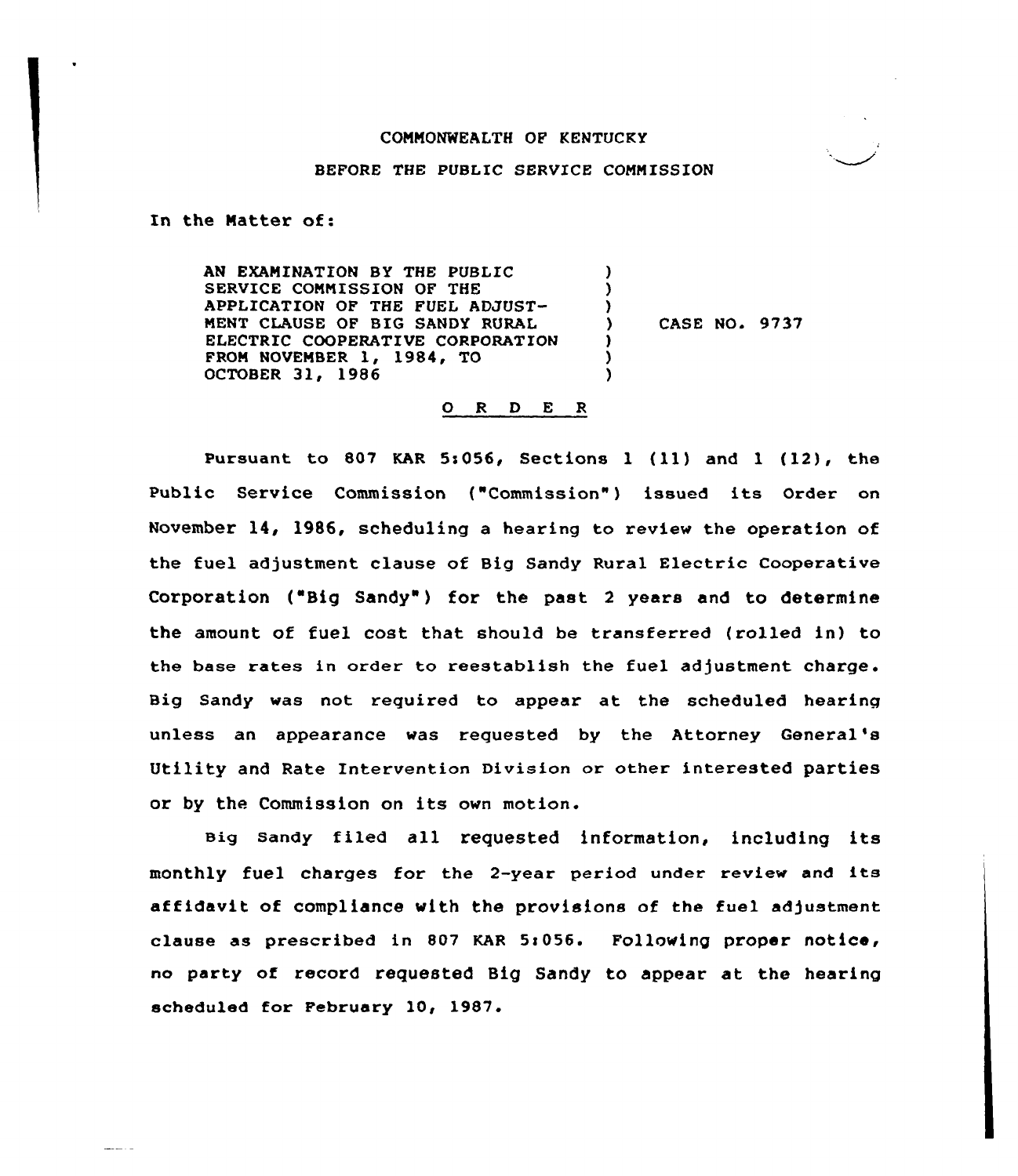The Commission approved a transfer (roll-in) of <1.46> mills per KWH to the base rates of Big Sandy's wholesale supplier, East Kentucky Power Cooperative< Inc., ("East Kentucky" ) in Case No. 9731. Approval of East Kentucky's proposal requires that Big Sandy also be authorized to roll-in those same fuel costs to its base rates.

Commission, having considered the evidence of record and being advised, finds that:

1. Big Sandy has complied in all material respects with the provisions of 807 KAR 5:056.

2. Big Sandy's wholesale supplier has been authorized to transfer (roll-in) to its base rates fuel costs of <1.46> mills per KWH in Case No. 9731.

3. Big Sandy should be authorized to decrease the rates charged its customers by 1.56 mills per KWH in order to transfer fuel costs rolled-in by East Kentucky from the fuel adjustment clause to the base rates pursuant to the Commission's Order in Case No. 9731 and applicable line loss, and this can best be accomplished by a uniform reduction in all energy rates.

The revised rates and charges in Appendix <sup>A</sup> are designed  $\ddot{\bullet}$ . to reflect the transfer of fuel costs from the fuel ad)ustment clause rate to the base rates.

IT IS THEREPORE ORDERED that:

(1) The charges and credits applied by Big Sandy through the fuel adjustment clause for the period November 1, 1984, through October 31, 1986, be and they hereby are approved.

 $-2-$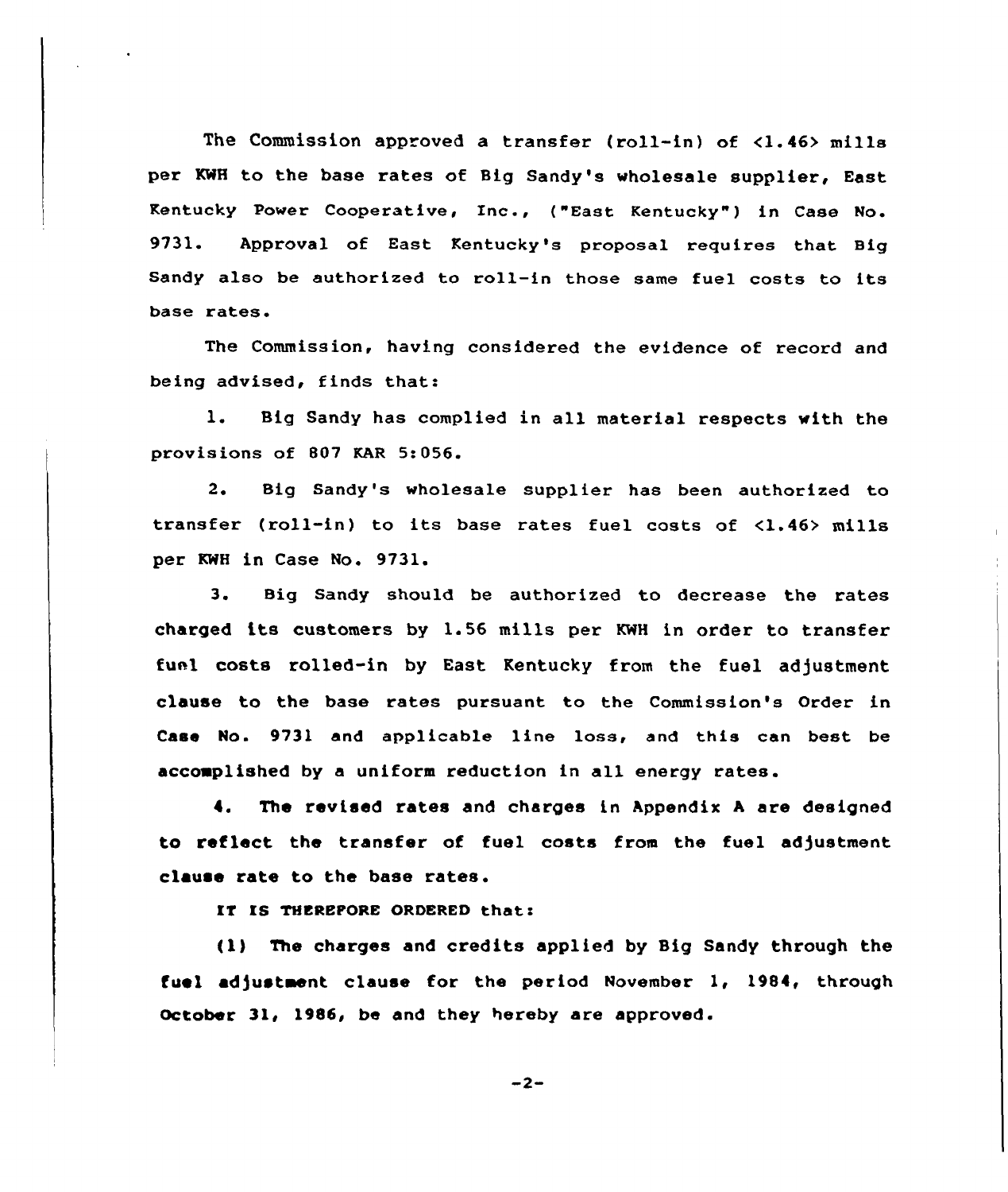(2) Big Sandy be and it hereby is authorized to transfer to its base rates fuel casts transferred (rolled-in) by its wholesale supplier pursuant to Case No. 9731.

(3) The rates in Appendix <sup>A</sup> be and they hereby are approved for service rendered by Big Sandy on and after May 1, 1987, which is also the effective date for East Kentucky's rates.

(4) Within 30 days from the date of this Order Big Sandy shall file with the Commission its revised tariff sheets setting out the rates approved herein.

Done at Frankfort, Kentucky, this 28th day of April, 1987.

PUBLIC SERVICE COMNISSION

Rock D. Neman p  $Chat$ 

ATTEST:

Executive Directar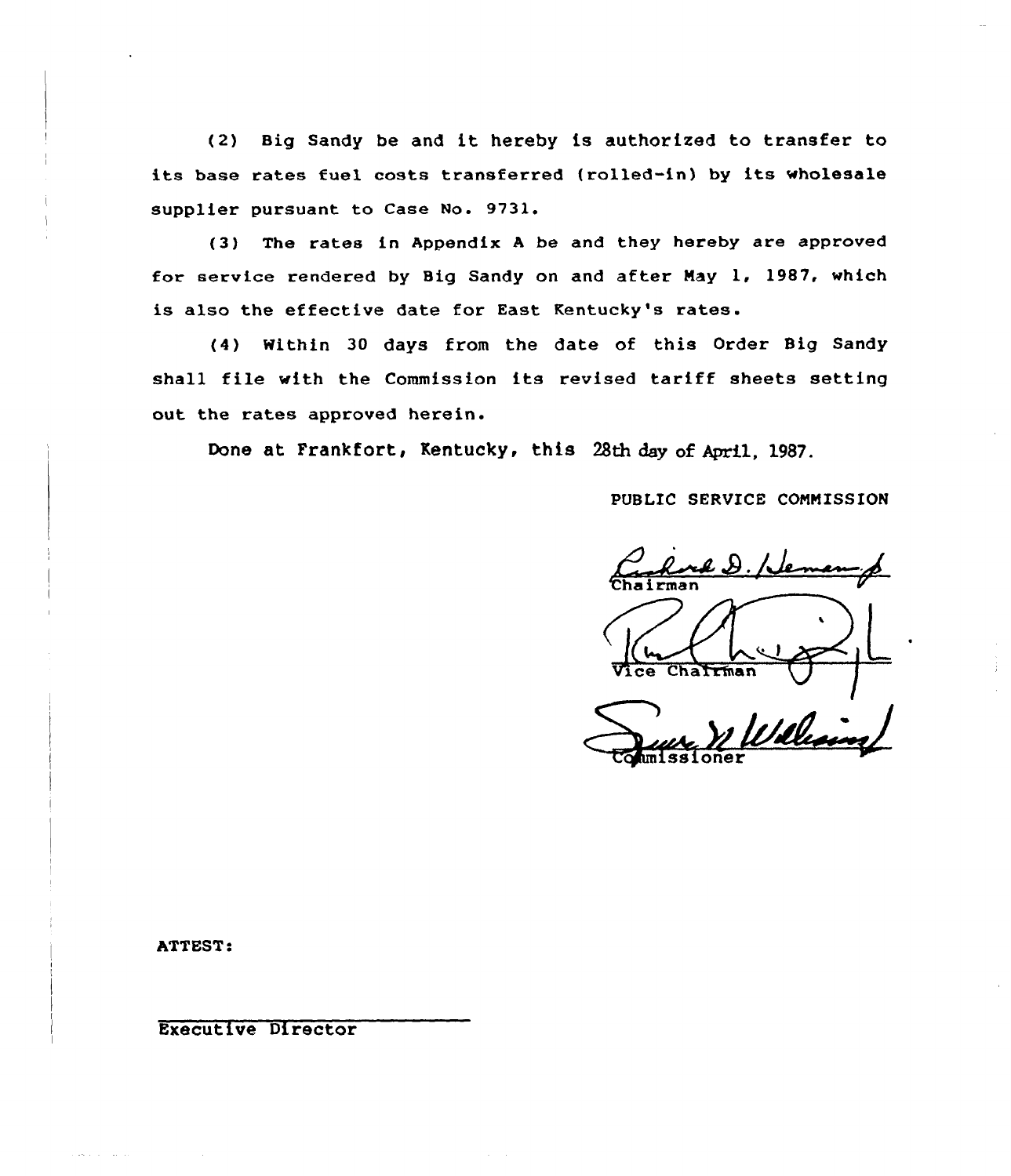## APPENDIX A

# APPENDIX TO AN ORDER OF THE KENTUCKY PUBLIC SERVICE COMMISSION IN CASE NO. 9737 DATED 4/28/87

The following rates and charges are prescribed for the customers in the area served by Big Sandy Rural Electric Cooperative Corporation. All other rates and charges not specifically mentioned herein shall remain the same as those in effect under authority of this Commission prior to the date of this Order.

# SCHEDULE A-1 FARM AND HOME

### Rates:

|               |  | Customer Charge per delivery point | \$5.00 Per Month |  |                |  |
|---------------|--|------------------------------------|------------------|--|----------------|--|
| Energy Charge |  |                                    |                  |  | .05735 Per KWH |  |

# SCHEDULE A-1 FARM AND HOME T-O-D

#### **Rates:**

| <b>On-Peak Rate:</b><br>Service Charge<br>All KWH/Month | <b>S5.00</b><br>.05720 |  |  |
|---------------------------------------------------------|------------------------|--|--|
| Off-Peak Rate:<br>All KWH/Month                         | \$.03264               |  |  |

## SCHEDULE A-2 COMMERCIAL AND SMALL POWER

### Rates:

| Customer Charge per delivery point | \$10.00 | Per Month        |
|------------------------------------|---------|------------------|
| <b>Eneray Charge</b>               |         | $.04350$ Per KWH |
| Demand Charge                      | 2.50    | Per KW           |